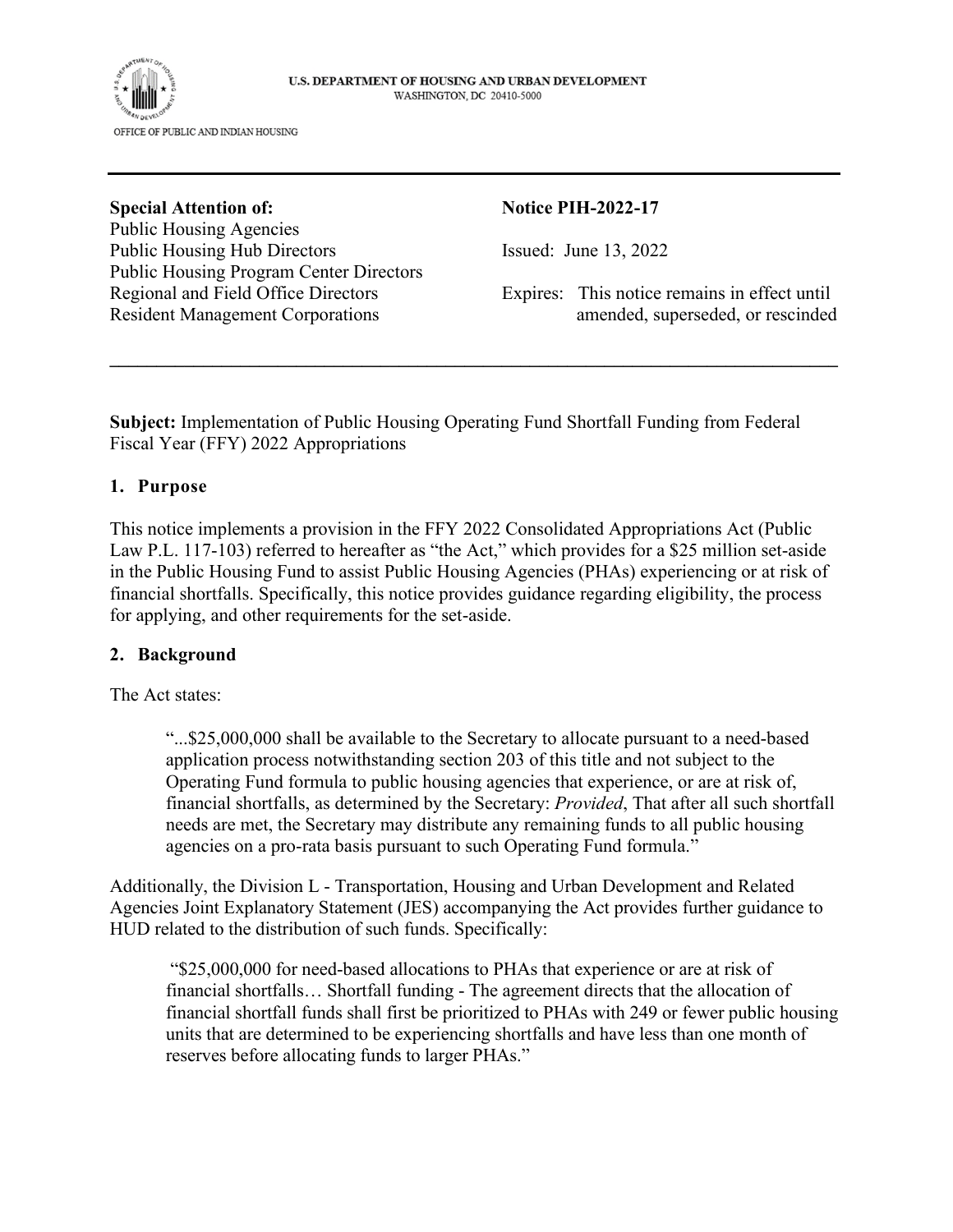### **3. Changes and Additions to this Notice**

Compared to Notice [PIH-2021-12,](https://www.hud.gov/sites/dfiles/PIH/documents/PIH2021-12.pdf) the following changes and additions are included in this notice.

- Shortfall eligibility and eligibility amount will be based on three Months of Reserves (MOR) of instead of two.
- An adjustment for increased tenant accounts receivables has been made to the MOR calculation.
- Public Housing projects that have undergone a full or partial RAD conversion during their Shortfall Fiscal Year End will be excluded from the MOR and Shortfall eligibility calculation.
- Public Housing projects coded as "Other Projects" in the Financial Data Schedule (FDS) are excluded from the MOR and Shortfall eligibility calculation.
- Coronavirus Aid, Relief, and Economic Security (CARES) Act FDS column 14.PHC will be included in the calculation of MOR and Shortfall eligibility.
- The MOR threshold for access to Tier 2 Increment 2 has been raised from a 1.0 MOR to a 1.5 MOR.
- Shortfall applications and appeals will be submitted via the OpFund Web Portal.
- Funded PHAs will be required to submit an Improvement Plan, and annual Budget and Actuals reporting as part of participation in the Shortfall program. Submissions will be made via the OpFund Web Portal.
- Cohorts 1 and 2 have been merged to give funding priority to PHAs with less than 250 ACC units instead of PHAs with less than 100 ACC units.
- Applications to the Shortfall program have changed from five business days to seven calendar days.

# **4. Applicability**

This notice applies to PHAs administering the Public Housing program, including PHAs participating in the Moving to Work (MTW) Demonstration. All data used to make eligibility determinations, including Public and Indian Housing Information Center (PIC) and Financial Data Schedule (FDS) data, will be based upon the data as it existed in PIC and FDS on June 6, 2022.

# **5. Definition of Shortfall and Eligibility for Funding**

## *Shortfall and Eligibility*

HUD has several metrics it uses to define and measure financial health within the public housing program. For example, when measuring financial health through the Public Housing Assessment System (PHAS), HUD examines a PHA's Quick Ratio (a measure of liquidity) and Months Expendable Net Assets Ratio (a measure of the adequacy of reserves). More recently, HUD has undertaken an effort to expand the metrics it uses and has added indicators such as the current ratio and adjusted net equity.

For the purposes of this Notice, HUD has defined having a financial shortfall as where PHAs have less than three months of operating expenses held in reserve. The eligibility for the Shortfall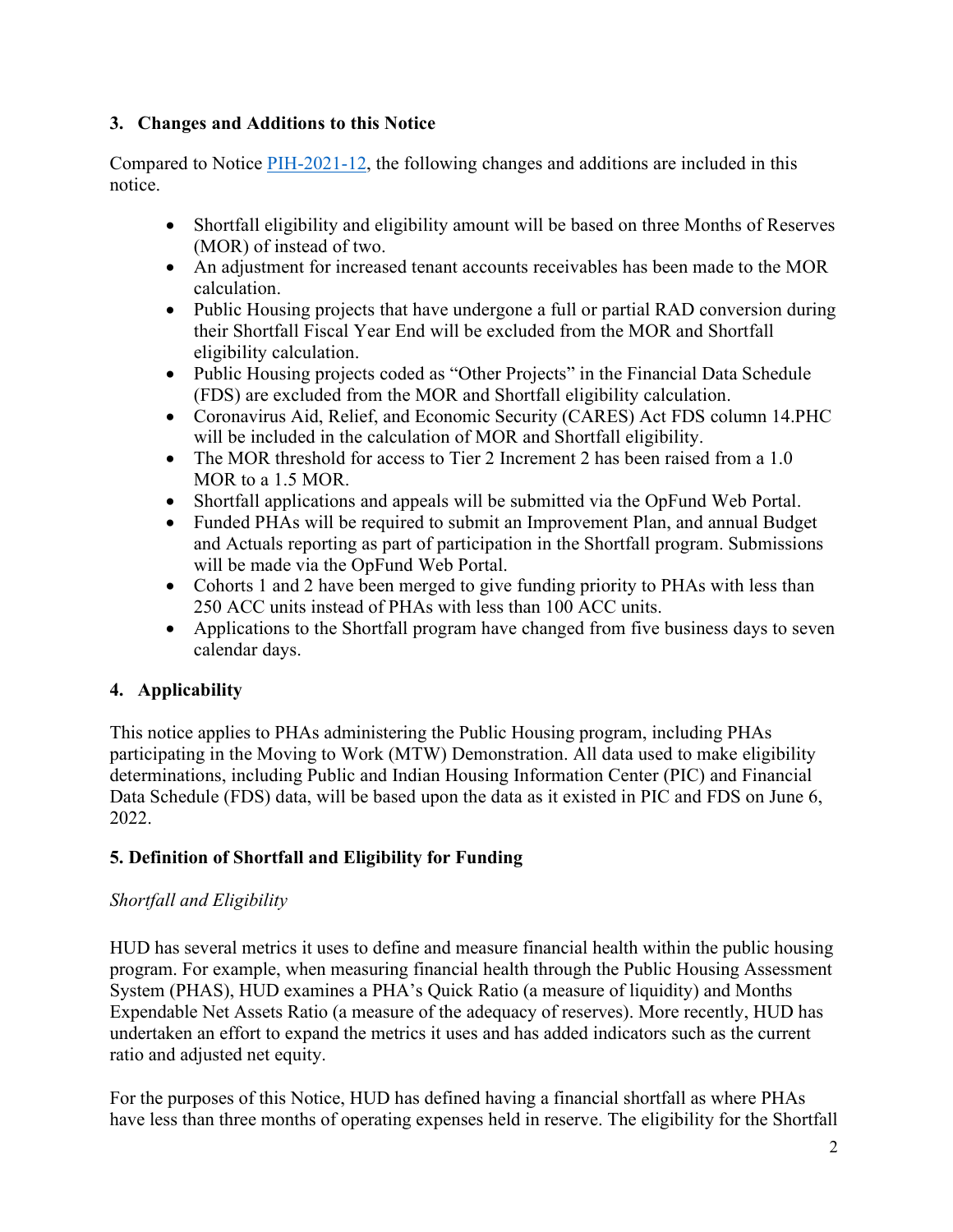Funding Program will be based on the amount of Monthly Operating Reserves (MOR) a PHA has according to their most recent approved audited or unaudited FDS submission for the FYEs noted below. HUD believes that assisting PHAs in increasing their operating reserves up to three months will have the greatest impact on stabilizing the PHA's financial position for those PHAs experiencing a financial shortfall. Therefore, for the purpose of this set-aside and subject to the additional conditions noted below, any PHA that has less than three months of operating expenses held in reserve will be eligible to receive Shortfall funding. The amount of funding that a PHA is eligible to receive under this set-aside is equal to the difference between the PHA's MOR based on the FDS for the PHA fiscal year end identified below, and the amount that is equal to three months of MOR for that PHA, as further described below.

Mixed Finance (MF) developments not owned by the PHA do not report financial data from the owner entity in the FDS in the same manner as non-mixed finance public housing projects. Because the FDS data for MF Public Housing projects does not reflect the operation or financial condition of the MF project, for the purposes of Shortfall, FDS data associated with Mixed Finance developments will not be included in the Shortfall eligibility calculation. MF developments are identified by the Mixed Finance indicator in the FASS/FDS data.

Additionally, projects in the Low Rent Public Housing column utilizing the Other Project designation in the FDS will be excluded from the Shortfall calculation for FFY 2022. There are no residents living in such projects and they are not funded under the Operating Fund (OpFund) Grant Program. Therefore, HUD has determined that Other Projects will not be included in the Shortfall funding eligibility calculation.

#### *Operating Reserves and Monthly Expenses*

HUD defines Public Housing Operating Reserves as the amount of current assets that are available in the Public Housing program reported in the PHA's FDS after subtracting liabilities due within the next year (i.e. current liabilities). Monthly Expenses are defined as the total Operating Expenses divided by the number of months in the PHA's FDS. HUD will determine the amount of a PHA's Operating Reserves and Operating Expenses by adding, from the Coronavirus Aid, Relief, and Economic Security Act (CARES Act) (14.PHC) and Low Rent Public Housing (LRPH) columns, each of the public housing projects reported in the FDS. The MOR will be calculated as the Operating Reserves divided by the Monthly Expenses.

The following tables detail the specific line items from the FDS that HUD will use to determine Operating Reserve levels, as well as the calculation of monthly Operating Expenses. The 14.PHC and LRPH columns will be combined for each of the FDS items listed below to create a single Public Housing value. Note that the LRPH column represents the combined Capital Fund and Operating Fund values in the FDS.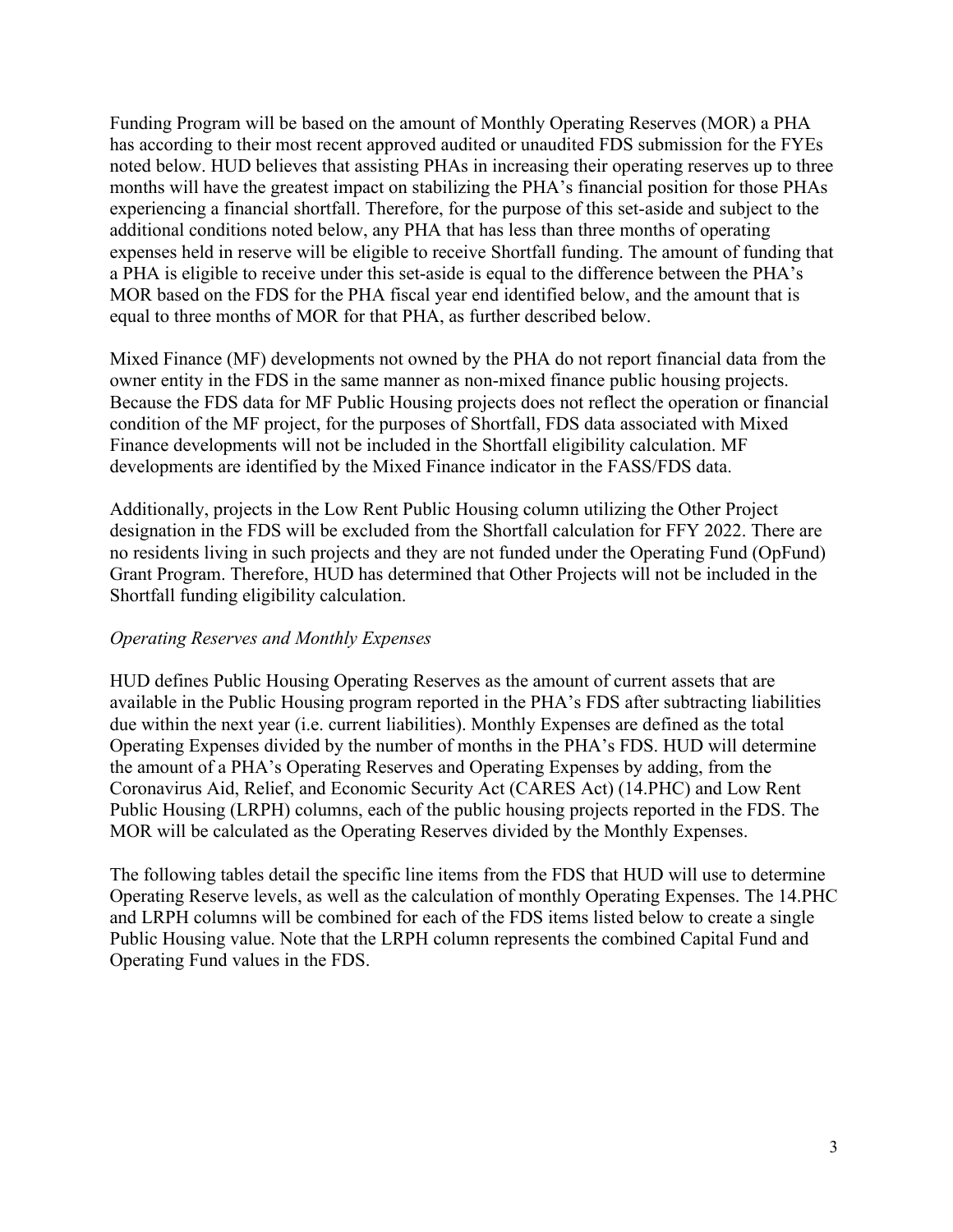| Operating Reserves = (Restricted & Unrestricted Assets) – Current Liabilities         |                                                                                       |  |  |  |
|---------------------------------------------------------------------------------------|---------------------------------------------------------------------------------------|--|--|--|
| <b>Restricted &amp; Unrestricted Assets (sum of)</b>                                  | <b>Current Liabilities</b> (difference of)                                            |  |  |  |
| Cash: Unrestricted (ITEM 111) (LRPH + 14.PHC)                                         | Total Current Liabilities (ITEM 310) (LRPH +<br>14.PHC)                               |  |  |  |
| Cash: Tenant Security Deposits (ITEM 114) (LRPH +<br>14.PHC)                          | <b>Current Portion Long Term Debt:</b><br>Capital Projects (ITEM 343) (LRPH + 14.PHC) |  |  |  |
| Cash: Other Restricted (ITEM 113) (14.PHC)                                            |                                                                                       |  |  |  |
| Cash: Restricted Payment of Current Liabilities (ITEM 115)<br>$(LRPH + 14.PHC)$       |                                                                                       |  |  |  |
| Total Receivables (ITEM 120) (LRPH + 14.PHC)                                          |                                                                                       |  |  |  |
| Investments: Unrestricted (ITEM $131$ ) (LRPH + 14.PHC)                               |                                                                                       |  |  |  |
| Investments: Restricted for Payment Current Liability<br>$(ITEM 135) (LRPH + 14.PHC)$ |                                                                                       |  |  |  |
| Prepaid Expenses and Other Assets (ITEM 142) (LRPH +<br>14.PHC)                       |                                                                                       |  |  |  |
| Inter-program: Due From (ITEM $144$ ) (LRPH + 14.PHC)                                 |                                                                                       |  |  |  |
| Assets Held for Sale (ITEM 145) (LRPH + 14.PHC)                                       |                                                                                       |  |  |  |

**Operating Reserves = (Restricted & Unrestricted Assets) – Current Liabilities** 

HUD will calculate the Operating Reserves for each PHA based on the PHA's FDS submission for the following Fiscal Year End (FYE) dates:

- $\bullet$  December 31, 2020
- March 31, 2021
- June 30, 2021
- $\bullet$  September 30, 2021

The information to calculate the Operating Reserves will be taken from the PHA's approved audited financial submissions as of the date shown above. If an approved audited financial submission is not available, HUD will use the approved unaudited data. If no approved data exists for the PHA, the PHA will not be eligible for funding under this set-aside. Further, PHAs that have removed all Section 9 Public Housing Annual Contributions Contract (ACC) units from their public housing program, and PHAs that have submitted requests to remove all Section 9 Public Housing ACC Units from their public housing programs as of the date HUD pulled such data from PIC, will not be eligible to receive Shortfall funding. PHAs that did not receive CY 2022 Operating Funds will not be eligible to receive Shortfall funding.

HUD reserves the right to change this calculation in future years based on changing circumstances and the iterative nature of this funding program.

#### *Tenants Accounts Receivables Adjustment and MOR*

HUD recognizes that PHAs may be experiencing financial hardship due to an increase in unpaid tenant rents which is reflected in the growth of their tenant account receivables (TARS). The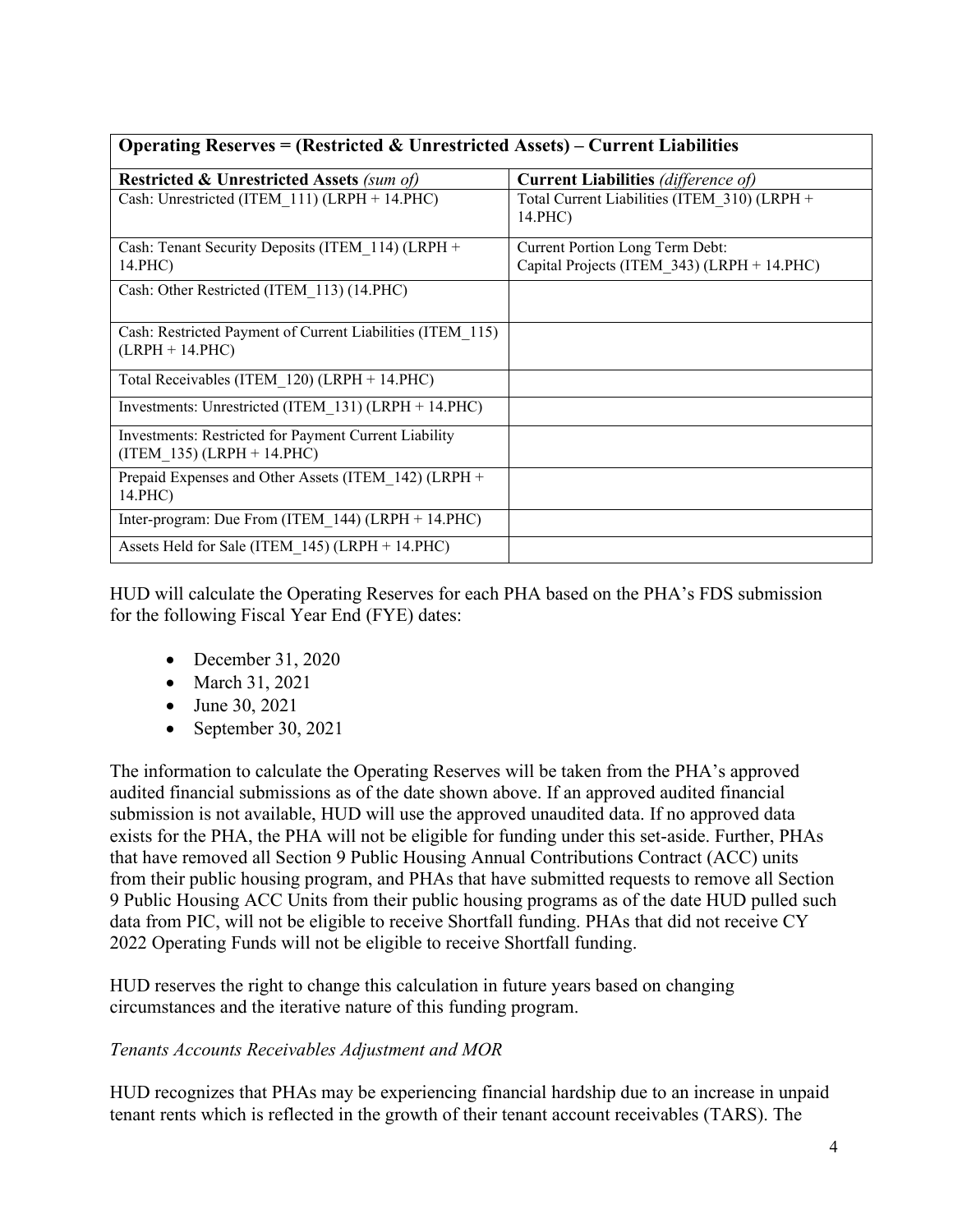growth in TARS has been abnormally high since the start of the pandemic. Certain policies and economic factors have contributed to the growth in TARS which has resulted in lower cash flow to the PHAs. Specifically, the CARES Act included an eviction moratorium through July 31, 2020, and a 30-day notice prior to eviction filings for nonpayment of rent. At the same time, several States and localities issued eviction moratoriums. On September 4, 2020, the Centers for Disease Control (CDC) Director issued an order temporarily halting evictions in the United States due to the ongoing public health crisis, and subsequent Federal eviction moratoria were in effect until August 26, 2021. There have been, and continue to be, effective local and State eviction moratoria related to the ongoing pandemic. Earlier this year, HUD published Notice PIH 2022-02, which, among other information related to the Public Housing Assessment System, established a temporary revised scoring methodology for the TARS sub indicator to reflect the impact of the eviction moratoriums and ongoing rent collection challenges. To further support PHAs that are experiencing increases in TARS during the pandemic, for the FY 2022 Shortfall calculation, HUD will adjust the shortfall calculation to factor in increases in TARS.

To offset the impact of higher TARS, HUD plans to modify the MOR and eligibility calculation mentioned above with a one-time Excess TARS adjustment. Excess TARS will be calculated by normalizing a PHA's TARS Ratio for the Shortfall FYEs previously mentioned. The TARS Ratio is the calculation used in the MASS indicator under PHAS. Please see the following link for more information on the MASS indicator.

#### <https://www.hud.gov/sites/documents/MASS-TRAINING.PDF>

HUD will use the 2019 FYE for each Shortfall eligible PHA to calculate a normalized, baseline TARS Ratio. HUD will then apply the baseline TARS Ratio to the Shortfall FYE tenant rent amount to calculate a normalized TARS amount. HUD will subtract the normalized TARS amount from the Shortfall FYE TARS amount to calculate the Excess TARS adjustment. Only positive Excess TARS values will be retained. The Excess TARS amount will then be subtracted from the PHA's Operating Reserves calculation. This will lower the PHA's MOR and raise their eligibility amount.

| Normalized Shortfall TARS = Baseline TARS Ratio x Shortfall Tenant Rents |                                               |  |  |  |
|--------------------------------------------------------------------------|-----------------------------------------------|--|--|--|
| <b>Baseline TARS Ratio (2019 FYE)</b>                                    | <b>Shortfall Tenant Rents (Shortfall FYE)</b> |  |  |  |
| Tenant Receivables FDS 126 (LRPH + 14.PHC)                               | Tenant Rents FDS $70500$ (LRPH + 14.PHC)      |  |  |  |
| (divided by)                                                             |                                               |  |  |  |
| Tenant Rents FDS $70500$ (LRPH + 14.PHC)                                 |                                               |  |  |  |

| <b>Excess TARS = Higher of (Shortfall TARS - Normalized Shortfall TARS) or Zero</b> |  |  |
|-------------------------------------------------------------------------------------|--|--|
| <b>Shortfall TARS (Shortfall FYE)</b>                                               |  |  |
| Tenant Receivables FDS $126$ (LRPH + 14.PHC)                                        |  |  |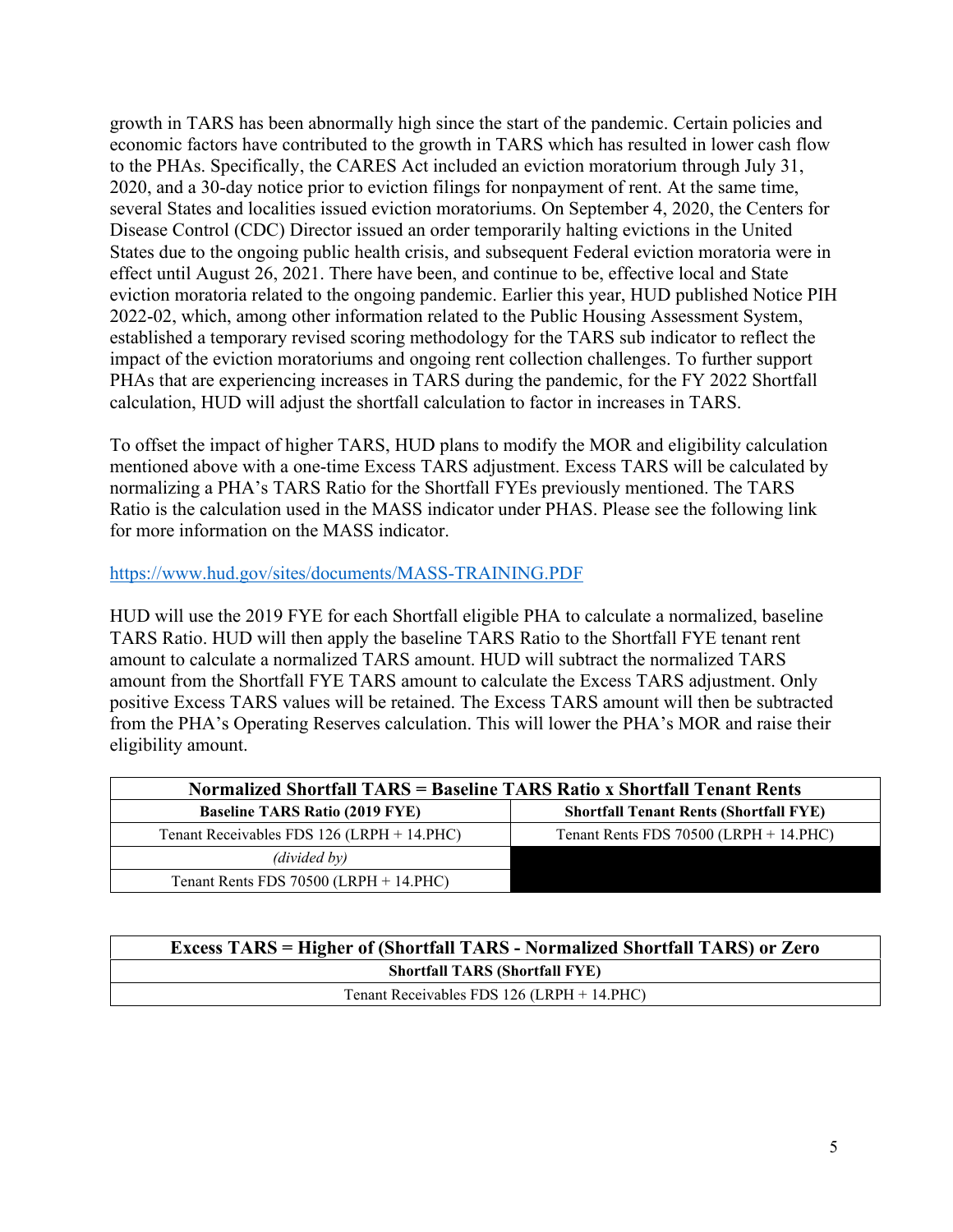| <b>Months of Reserves (MOR) = Operating Reserves / Monthly Expenses</b> |                                                    |  |  |  |
|-------------------------------------------------------------------------|----------------------------------------------------|--|--|--|
| <b>Operating Reserves</b>                                               | <b>Monthly Expenses</b>                            |  |  |  |
| Restricted & Unrestricted Assets                                        | Total Operating Expenses FDS 96900 (LRPH + 14.PHC) |  |  |  |
| (minus)                                                                 | (divided by)                                       |  |  |  |
| <b>Current Liabilities</b>                                              | Number of months in FDS                            |  |  |  |
| (minus)                                                                 |                                                    |  |  |  |
| Excess TARS                                                             |                                                    |  |  |  |

#### **6. Eligibility of PHAs Participating in the Rental Assistance Demonstration**

For FFY 2022, projects that underwent a partial or full Rental Assistance Demonstration (RAD) conversion in their Fiscal Year End (FYE) used for Shortfall eligibility will be excluded from the Shortfall eligibility calculation. Partial RAD conversions can create imbalances between the Income Statement and Balance sheet. HUD has determined that excluding projects with partial RAD conversions is an appropriate adjustment to the Shortfall eligibility calculation. Full RAD conversions are, by definition, no longer in the Public Housing program and are ineligible for Operating Fund Grant assistance. HUD will use the RAD indicator found in the FASS system to remove these projects from the Shortfall eligibility calculation.

## **7. Eligibility of PHAs Participating in the Moving to Work (MTW) Demonstration**

PHAs participating in the MTW Demonstration are generally eligible to receive funding under this set-aside provided they have not utilized their MTW funding flexibility in a manner that reduced the Operating Reserves held in their Public Housing Program. To make this determination, HUD has reviewed the most recent five years of approved audited/unaudited financial statements from each MTW PHA, calculating the net funds transferred into or out of the Public Housing Program. If the funds transferred into the Public Housing Program are less than the total amount of grant revenue reported in, then the PHA will not be eligible for funding.

For FFY 2022, CARES Act funding will be incorporated into the MTW calculation due to the MTW funding flexibility criteria. Transfers out will be offset by any transfers into the CARES Act Public Housing program funding.

Expansion MTWs will be subject to these Shortfall eligibility calculations based on when the MTW begins to use its funding flexibility. HUD will utilize the 14.OPS and 14.CFP FDS columns for expansion MTWs to denote the FYE when they start to use their MTW funding flexibility.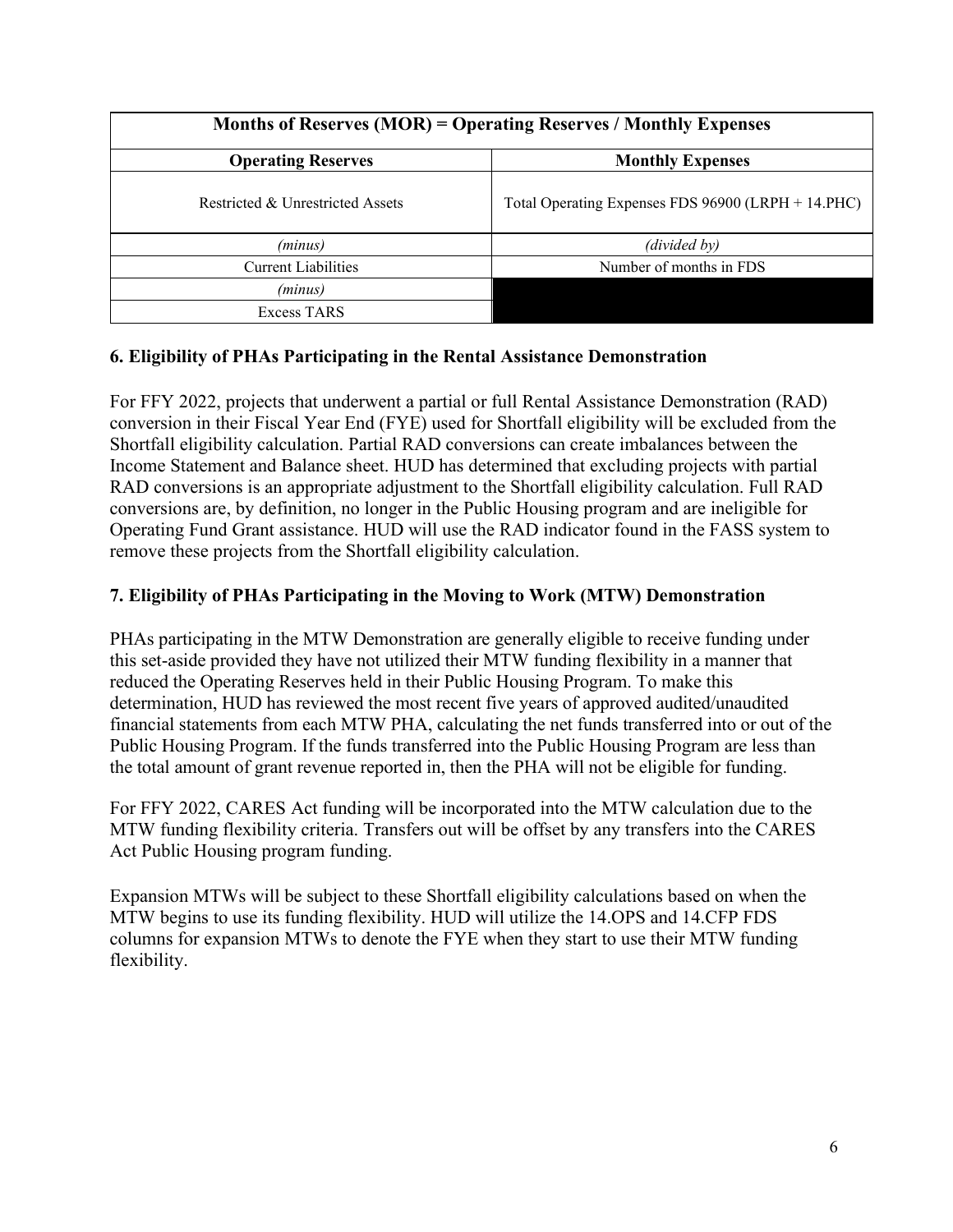| Net Amount of Op/Cap Block Grants Used for Low Rent Program = Total Public Housing<br>Funding Transferred In - Total Grants and Transfers Out |                                                                                                                                 |  |  |  |
|-----------------------------------------------------------------------------------------------------------------------------------------------|---------------------------------------------------------------------------------------------------------------------------------|--|--|--|
| <b>Total Public Housing Funding Transferred In</b><br>(sum of the most recent 5 years of approved<br>audited/unaudited financial statements)  | <b>Total Grants and Transfers Out</b> (sum of the most<br>recent 5 years of approved audited/unaudited financial<br>statements) |  |  |  |
| Line 10010 (Operating Transfer In) of 14.PHC                                                                                                  | Line 70600 (HUD PHA Operating Grants) of Column<br>14.OPS MTW Demonstration Program for Public Housing                          |  |  |  |
| Line 10010 (Operating Transfer In) of Low Rent<br>Program (Project Total)                                                                     | Line 70600 (HUD PHA Operating Grants) of Column<br>14.CFP MTW Demonstration Program for Capital Fund                            |  |  |  |
|                                                                                                                                               | Line 70610 (Capital Grants) of Column 14.CFP MTW<br>Demonstration Program for Capital Fund                                      |  |  |  |
|                                                                                                                                               | Line 10020 (Operating Transfer Out) of 14.PHC                                                                                   |  |  |  |

## **8. Eligibility for PHAs that Received Shortfall Funding for FFY 2021**

If a PHA received Shortfall funding from the Shortfall Funding Program for FFY 2021, they are still eligible to receive Shortfall funding for FFY 2022 provided they have finalized their FFY 2021 improvement plan by March 13, 2022. As explained in Section 10 of [PIH-2021-12,](https://www.hud.gov/sites/dfiles/PIH/documents/PIH2021-12.pdf) PHAs have six months from the date of award to finalize their improvement plan.

#### **9. Process for Applying for Shortfall Funding**

FFY 2022 Shortfall applications, appeals, budgets, and improvement plans will be submitted online through the OpFund Web Portal. Please refer to the following link for instructions on how to access the Operating Fund Portal:

[https://www.hud.gov/program\\_offices/public\\_indian\\_housing/programs/ph/am/webportal](https://www.hud.gov/program_offices/public_indian_housing/programs/ph/am/webportal)

#### *HUD List of Eligible PHAs*

Using existing FDS and PIC data, HUD has completed the calculations described in Sections 5, 6, and 7 of this notice, and published a list of PHAs and their eligibility amounts to:

[https://www.hud.gov/program\\_offices/public\\_indian\\_housing/programs/ph/am/opfund\\_shortfa](https://www.hud.gov/program_offices/public_indian_housing/programs/ph/am/opfund_shortfall_funding2022) [ll\\_funding2022](https://www.hud.gov/program_offices/public_indian_housing/programs/ph/am/opfund_shortfall_funding2022) 

Located on this site is a worksheet showing each PHA's eligibility. The site also contains a list of PHAs that are ineligible to receive Shortfall funding and the reason. Reasons for ineligibility include any of the following:

- A non-current FDS submission (before 12/31/2020),
- PHAs with reserves of three months or more,
- PHAs planning to leave the Public Housing program for example, PHAs are projected to leave Public Housing if they have zero ACC units after subtracting all entered, submitted, and approved Demo Disposition Applications (DDAPs),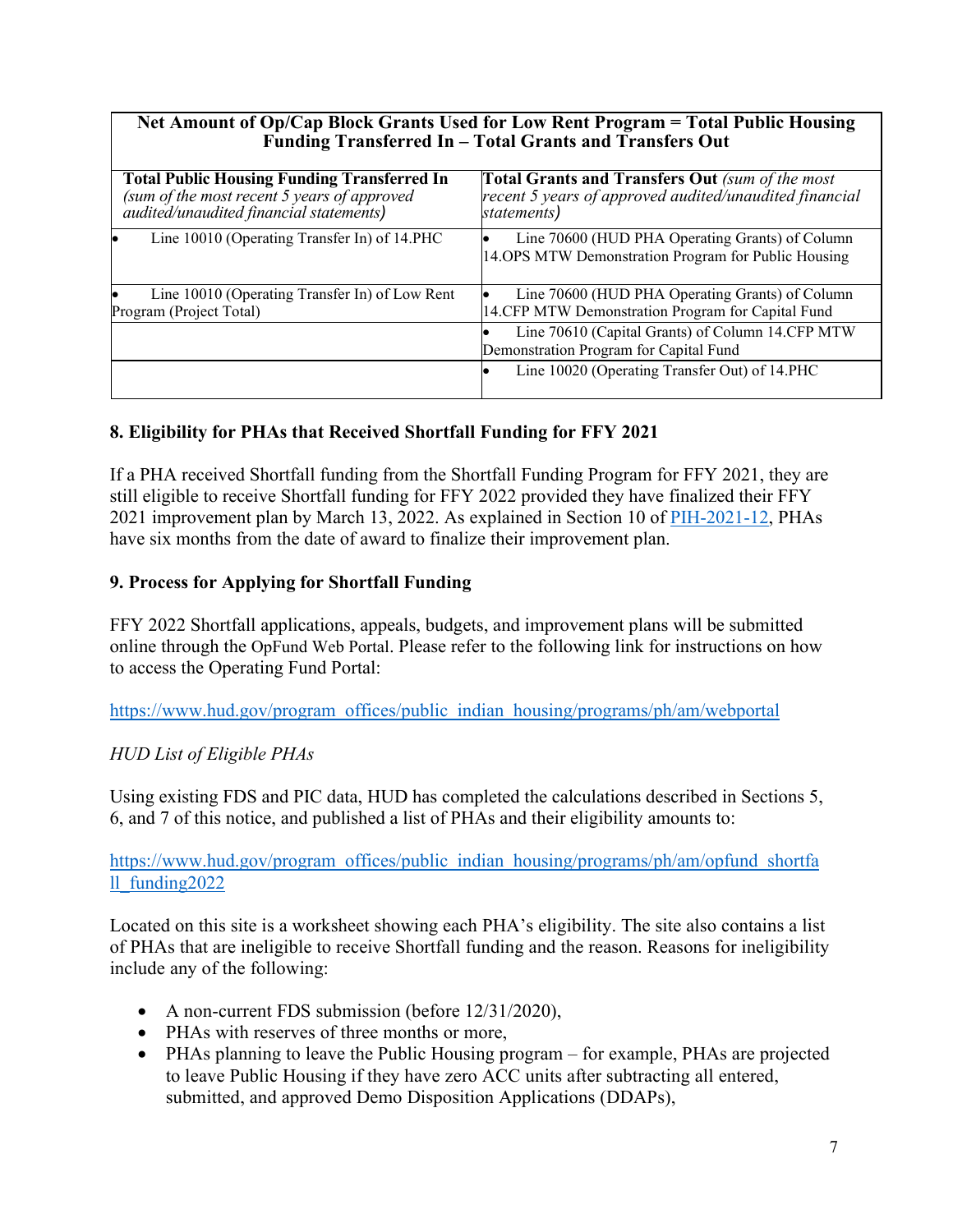- MTW PHAs that use their block grant flexibility in a manner that reduced funds available in the Public Housing program,
- PHAs that currently have zero ACC units,
- PHA that have not received Operating Funds in FY 2022.

The site also contains a worksheet enumerating the analysis of MTW PHAs' use of fungibility.

To ensure that all PHAs are fully informed related to Shortfall funding, upon publication of this Notice, HUD will be transmitting information to each PHA using the PHA email address on record in IMS/PIC. This email will contain the MOR calculation and resulting Shortfall funding eligibility and any MTW transfer calculation described above.

## *Applications for Funding*

PHAs that are included on the list of eligible PHAs described above may apply for Shortfall funding by visiting the OpFund Web Portal and navigating to the Shortfall 2022 tab by selecting "PHA Reports & Submissions" on the left-hand side, and then selecting "Shortfall Submissions" on the gray horizontal bar on the page, lastly, click "Shortfall Application."

On this webpage PHAs can apply to the Shortfall 2022 funding program by clicking "Apply" and then filling out the form. PHAs must apply, via this website, by **July 12, 2022**.

## *Process for Curing Applications with Deficiencies*

Upon review by HUD staff, if a Shortfall Application is found to have deficiencies by HUD staff, the application will be returned to the PHA. PHAs will receive a notification via email that their application has been returned. The PHA will have the later of seven calendar days from notification of returned application, or the application deadline, to correct any deficiencies identified and resubmit their Shortfall Application online in the OpFund Web portal. If additional deficiencies are found following the first re-submission of a cured application, the PHA will continue to be under the original seven calendars days or application deadline correction timeline.

For example: If a PHA submits their application on the deadline July 12, 2022, and HUD finds an error on July 15, 2022, the PHA must resubmit their application, including all corrections, by July 22, 2022 (seven calendar days after returned application).

#### **10. Appeals of Eligibility Status or Amount Due to Errors on the FDS Data**

If a PHA wishes to receive Shortfall funding and believes that the information utilized by HUD to determine its eligibility or calculate its eligibility amount is inaccurate, or the FDS data itself is inaccurate, the PHA must appeal to HUD no later than midnight (Eastern Time) on the application deadline date **July 12, 2022**. All appeals must be submitted through the OpFund Web Portal, selecting "Shortfall Appeals" under "Shortfall Submissions" on the "PHA Reports & Submissions" page.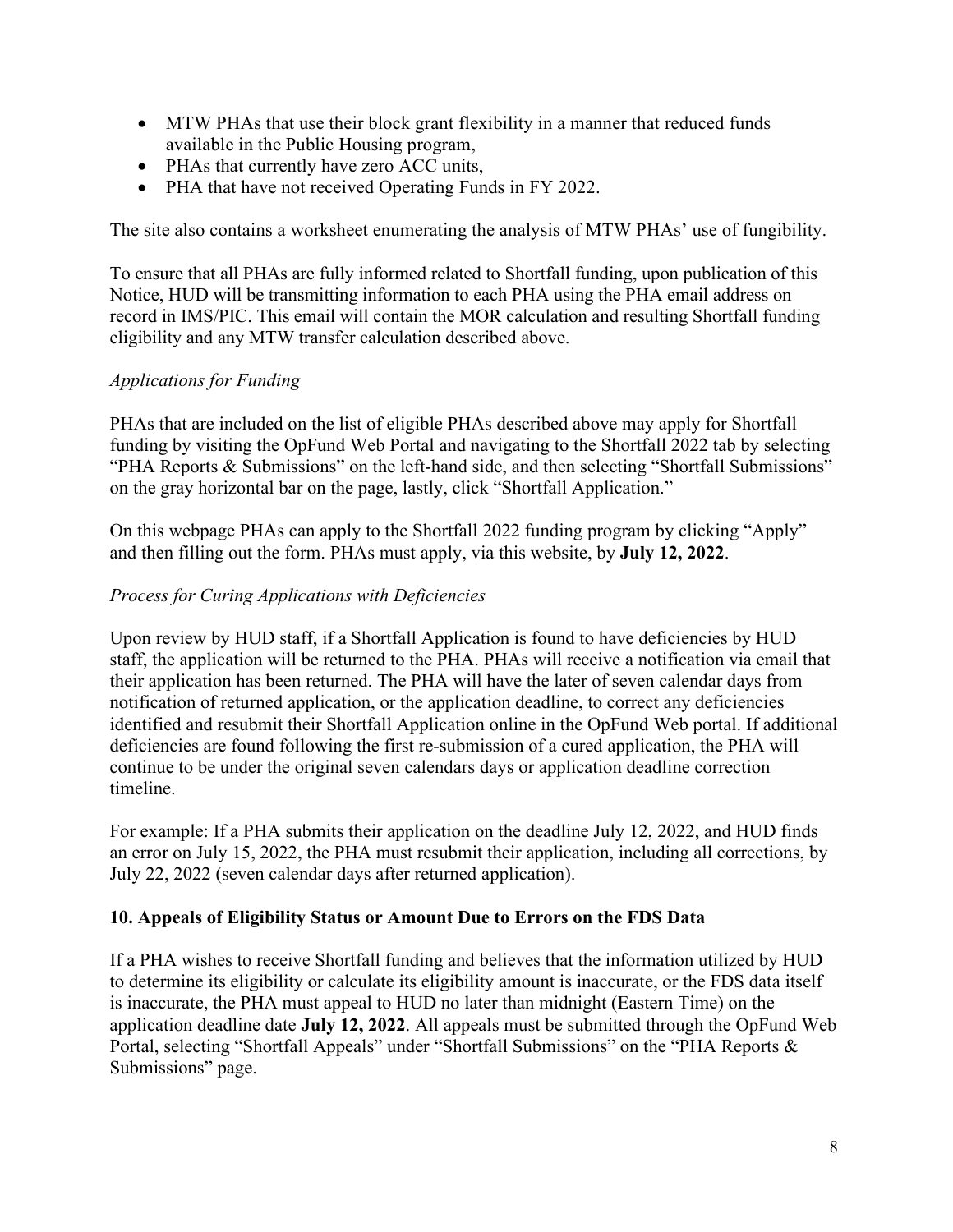Notwithstanding the foregoing, a PHA can always reach out to their HUD Field Office with any other problems or concerns that may arise in this process.

HUD requires the following documents for all appeals and these documents will need to be uploaded to the Web Portal as prompted in the Appeal form. Each document must be uploaded in the OpFund Web Portal before an appeal will be reviewed or processed. Missing appeal documents or information will result in a denial of the appeal. If a document is not applicable for to the appeal the PHA can upload a document with the words "Not Applicable."

- 1) a re-calculation of Operating Reserves assuming the amount of the requested appeal is approved;
- 2) a copy of the approved FDS used to calculate Shortfall eligibility;
- 3) an indication of the corrected entries and financial information;
- 4) for PHAs that will submit a revised financial statement to HUD, a written concurrence from the PHA's auditor;
- 5) a signed statement (signed pdf is acceptable) by the PHA's Executive Director certifying that the submitted information is accurate;
- 6) other documentation to support appeal outside of the above categories.

#### *Specific Required Documents*

The four most common corrections to the FDS are described below along with additional documentation that HUD requires for each one.

- 1) Incorrect reporting of insurance proceeds. The Annual Contributions Contract (ACC) requires that insurance proceeds be used to restore, reconstruct, or repair damaged or destroyed property. A PHA may appeal if it incorrectly reported insurance proceeds as unrestricted on the FDS but is in fact required to use those proceeds to repair the property. The PHA must submit: (a) the total amount of proceeds; (b) the amount of proceeds used to restore, reconstruct, or repair the damaged or destroyed property; (c) information on how the PHA has accounted for the proceeds on the FDS; (d) a statement that the PHA intends to use the funds to repair or rebuild the damaged or destroyed property; and (e) any estimated costs of required repairs that have not yet been incurred.
- 2) Disaster funds. Some PHAs received funds or entered into agreements to repair their public housing units that were damaged in a federal, state, or other declared disaster. Depending on the source of the funding or the program (e.g., Section 901), these assets may have been incorrectly reported in the FDS columns of the public housing projects or should have been reported as restricted (and therefore not included in the PHA's Operating Reserve calculation). PHAs can request to correct their FDS if these funds are misreported (either in the wrong FDS line or in the wrong FDS program). When the agreement is no longer in effect and/or all, or a portion, of these unspent funds will not be used for repair of the units, these funds do not qualify for an appeal and should be returned to the originating funding source and reported as such on the FDS. The PHA must submit approved plans, agreements, and other related documents which show that the funds are still restricted for and will be used to repair or rebuild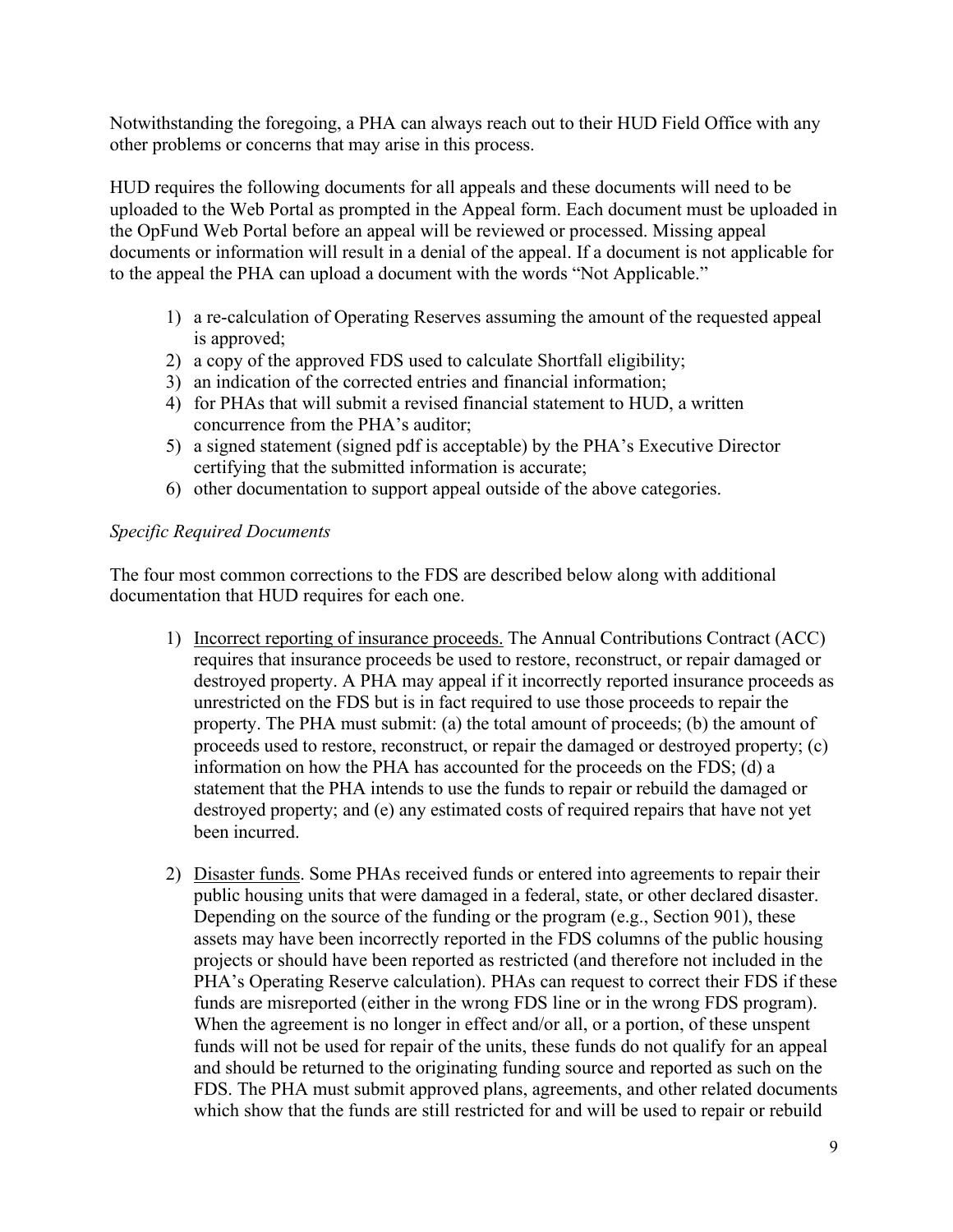public units damaged by a disaster and authorization of the use of Operating Reserves to fund the repairs. The PHA also needs to describe the type of disaster and the dates on which the damage occurred.

- 3) Non-Federal funds. Some PHAs may have received funds or grants from non-Federal sources (e.g., state governments, local governments, non-profit organizations, or developer fees) and incorrectly reported those funds on their FDS in the Public Housing program. This may have occurred because the PHA intended to use those funds to support its Public Housing program. When requesting an appeal, a PHA must submit evidence of the receipt of the non-Federal source. It must also document that the unspent amount is still being incorrectly included in the Operating Reserves and that the funds were improperly reported under the Public Housing program.
- 4) Disposition Proceeds. Section 18(a)(5)(B) of the 1937 Act, 24 CFR 970.19, and PIH Notice 2020-23 (HA) require that PHAs use Section 18 disposition proceeds for the "provision of low-income housing or to benefit the residents of the public housing agency; or leveraging amounts for securing commercial enterprises, onsite in public housing projects of the public housing agency, appropriate to serve the needs of the residents." PHAs record the receipt of proceeds on their FDS submitted to HUD as a "restricted" cash/investment on the associated project's FDS. A PHA may appeal if it incorrectly reported disposition proceeds as unrestricted on the FDS but is in fact required to use those proceeds to in accordance with Section  $18(a)(5)(B)$  of the 1937 Act. To appeal, the PHA must submit the following: (a) the total amount of proceeds; (b) the PHA's proposed use of those proceeds for Section  $18(a)(5)(B)$  purposes; (c) information on how the PHA has accounted for the proceeds on the FDS; (d) a statement that the PHA intends to use the funds for Section  $18(a)(5)(B)$  purposes and in accordance with PIH Notice 2020-23.

Following the appeal decision, if eligible, the PHA must apply for Shortfall funding within seven calendars days using the application form in the OpFund Web Portal. Furthermore, if the appeal is approved, the PHA must submit a corrected FDS to FASS-REAC within 30 days after HUD notifies the PHA that the original FDS submission has been invalidated. If the PHA does not submit its corrected FDS or the submission cannot be approved due to other errors, HUD may deny the application and recapture funds. PHAs should be aware that the approval of such appeals may result in the lowering of the PHA's Financial Assessment of Public Housing (FASS-PH) score. PHAs should also be aware that if an unaudited submission is corrected, HUD will not approve the reversal of that correction in the submission of the PHA's audited financial statements.

#### **11. Prioritization of Funding**

If the total amount of Shortfall funding that all PHAs are eligible to receive based on the criteria in this Notice exceeds the total Shortfall amount that is available through the Act, then HUD will not be able to fund or fully fund every eligible PHA.

Shortfall funding will be distributed in five cohorts to maximize its impact to the PHAs with the greatest need. Additionally, the guidance in the JES prioritizes small PHAs in the distribution of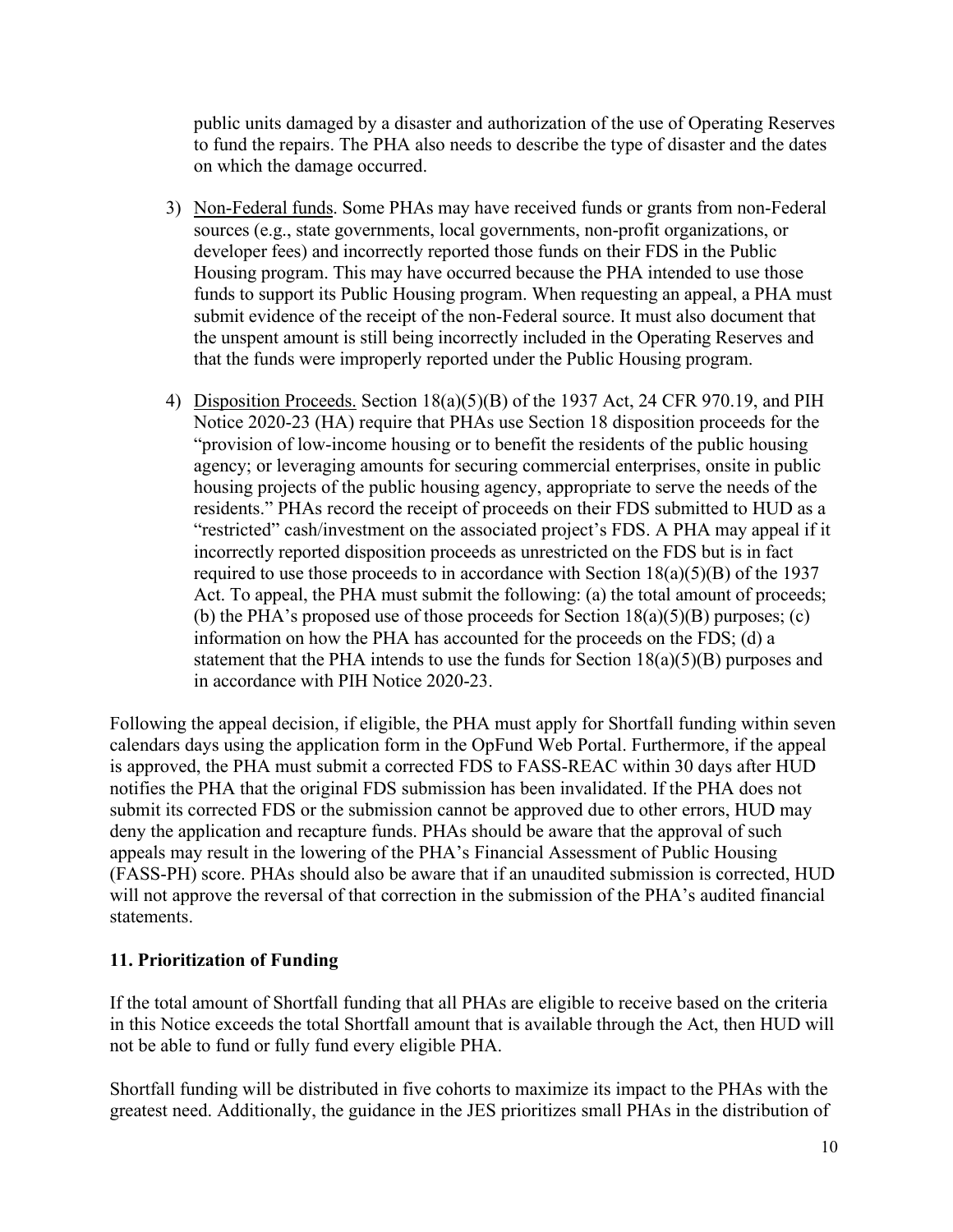funds. Although PHAs of various size may currently be below three MOR, HUD is concerned with the ability of small and very-small PHAs to generate resources to supplement their public housing program.

HUD has established five cohorts, based on size of PHA, to distribute Shortfall funding. These cohorts are identified below:

- 1) Cohort 1: PHAs with fewer than 250 units
- 2) Cohort 2: PHAs with at least 250 and not more than 499 units
- 3) Cohort 3: PHAs with at least 500 and not more than 1,249 units
- 4) Cohort 4: PHAs with at least 1,250 and not more than 6,599 units
- 5) Cohort 5: PHAs with at least 6,600 units

Within each cohort, a PHA will be assigned an ordinal based on their MOR with a lower MOR receiving a lower ordinal. Each PHA will be funded in successive order starting with the lowest ordinal. PHAs will be provided sufficient Shortfall funding to raise their MOR to three. Once a cohort has been completely funded, the next cohort will be allocated funding. This process will continue until the \$25 million has been allocated or all PHAs have been fully funded.

HUD intends to obligate the full \$25 million set-aside provided in the Act. Therefore, the last PHA to be funded will receive funding equal to the lesser of their eligibility or the remaining balance of the total Shortfall funding.

### **12. PHA Improvement Plans**

To establish that PHAs that receive Shortfall funding take appropriate steps to ensure long-term financial solvency, HUD will undertake the additional monitoring of all PHAs that receive funding under this category. Further, for all PHAs that receive Shortfall funding, the award letter will identify actions that the PHA can take to improve their financial performance. The list will not be specific to any PHA, but rather operational improvements that HUD has historically recommended to insolvent PHAs. HUD encourages PHAs to consider the impact on residents and supportive service programs when determining next steps. Please see the list below.

- Reduce costs/increase revenue.
- Increase program rent revenue by improving occupancy and evaluating rent collection policies and actions.
- Consider selling property/assets in accordance with HUD's disposition regulations.
- Convert properties through a RAD conversion and possibly with Low-Income Housing Tax Credits.
- Reposition capital assets that are beyond their useful life.
- Seek additional financing (e.g., debt, equity, cash flow) through your municipality, finance authority, and housing trust fund.
- Renegotiate contracts with workforce and/or vendors.
- Restructure the agency's organization and staff.
- Evaluate utility consumption and energy policies and consider implementation of energy conservation measures and agreements to reduce energy costs.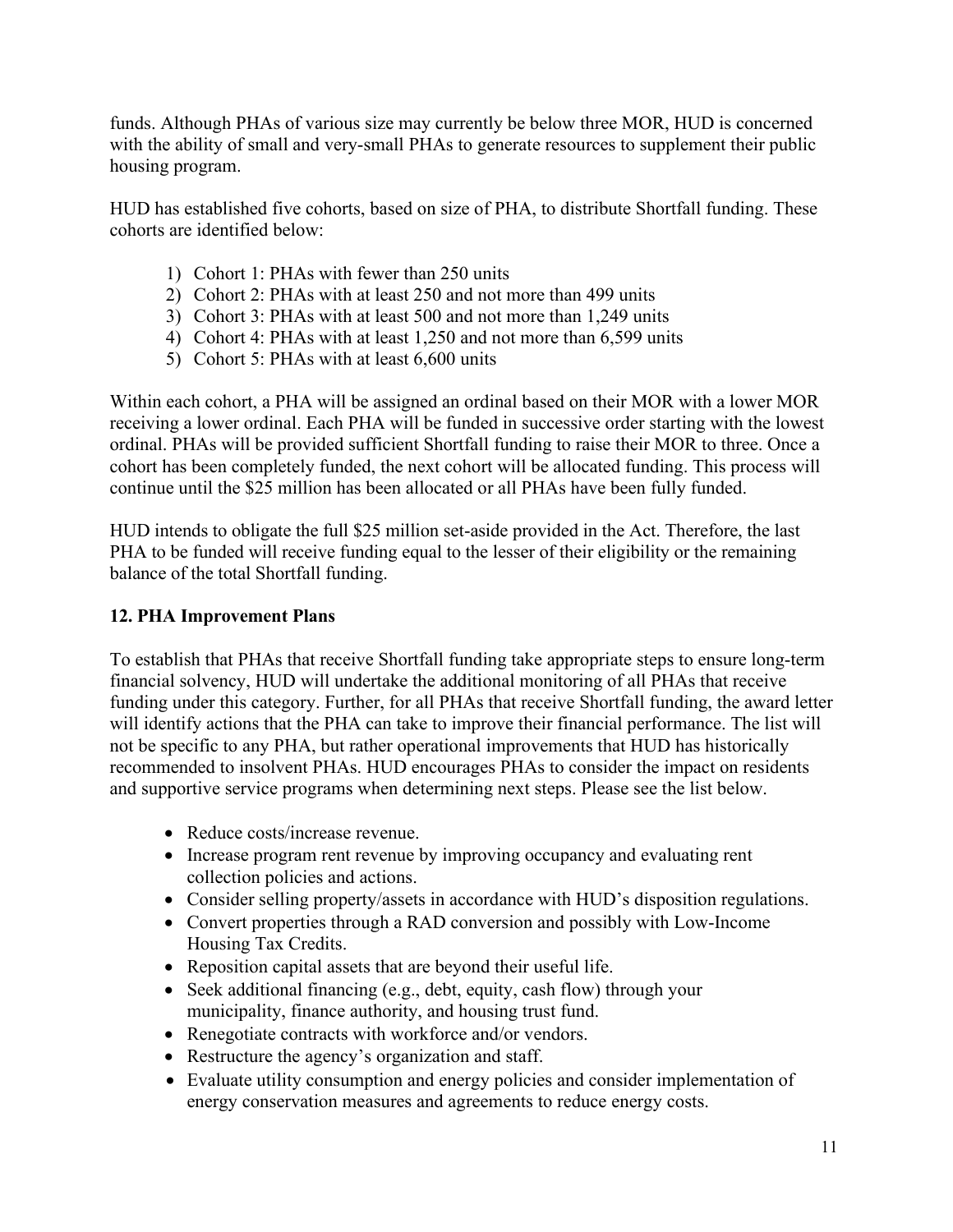PHAs that receive Shortfall funding are required to develop a plan identifying action items the PHA can take to improve their financial performance. This plan will be submitted by the PHA through the OpFund Web Portal for the Shortfall 2022 process. All improvement plans must be submitted through the OpFund Web Portal, selecting "Shortfall Improvement Plan" under "Shortfall Submissions" on the "PHA Reports & Submissions" page. The Improvement Plan screen will include options for the Strategies and will also allow for PHAs to go back into the portal, update it over time, and upload supporting documentation. Field Offices will approve the PHAs improvement plan. The PHA will submit their Improvement Plan no later than six months after the date of the grant award. Failure to provide an Improvement Plan by the six-month due date will result in suspension or recapture of their Shortfall award.

#### **13. PHA Shortfall Budgets**

Participation in the Shortfall program requires PHAs to periodically submit budgets to HUD. HUD requires this information to track and measure the effectiveness of the PHA in improving their financial condition. The budget will be a condensed, pro-forma version of the FDS Income Statement. Budget and Actuals must be submitted for each Public Housing project reported in the FDS. The PHA will update this document multiples times during the year with budget and actuals. Budgeted information must be provided for the current FYE. All Shortfall Budgets must be submitted through the OpFund Web Portal, selecting "Shortfall Budget" under "Shortfall Submissions" on the "PHA Reports & Submissions" page.

The initial budget will be due no later than six months following the date of award. Subsequent annual budgets will be due on the first day of the PHA's Fiscal Year. Actuals will be reported by PHAs twice during the fiscal year. First-half (1H) actuals will be due 30 days following the end of the PHA's fiscal year mid-point. This will normally be six-months after the start of the fiscal year. HUD recognizes that some PHA's use cash-based or modified accrual accounting throughout most of the fiscal year and make adjusting-entries at year-end to convert to full, GAAP-compliant accrual accounting. For Shortfall, PHA's can report their 1H actuals using their normal accounting practices and do not need to make adjusting-entries. Year-end (YE) actuals will be due 60 days after the PHA's fiscal year end. The YE actuals, which will be reported on a cumulative basis, must include any appropriate accounting adjustments to reconcile back to the accounting treatment the PHA used when reporting to FASS-REAC. The YE column must match the unaudited FDS submission for the same FYE. PHAs will have the flexibility to make corrections to their 1H actuals prior to their final submission.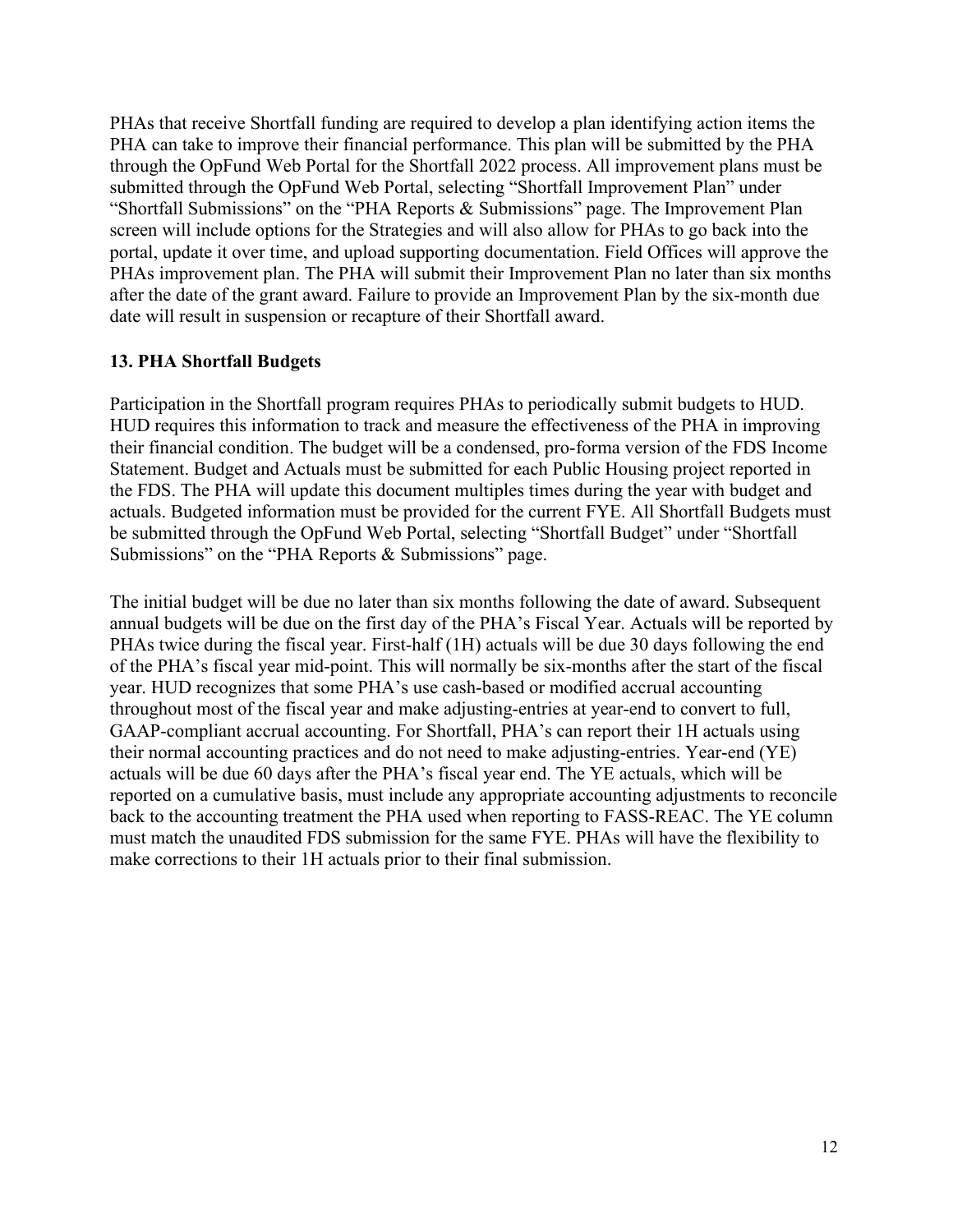Below is a potential schedule of due dates for budgets and actuals for a given PHAs based on their FYE.

| <b>FYE</b>                    | 3/31       | 6/30      | 9/30         | 12/31      |
|-------------------------------|------------|-----------|--------------|------------|
| <b>Award Date</b>             | 12/1/2022  | 12/1/2022 | 12/1/2022    | 12/1/2022  |
| <b>Initial Year-0</b>         |            |           |              |            |
| Year-0 FYE                    | 3/31/2024  | 6/30/2024 | 9/30/2023    | 12/31/2023 |
| Year-0 Budget Due Date        | 6/1/2023   | 6/1/2023  | 6/1/2023     | 6/1/2023   |
| Year-0 First Half Actuals Due | 10/30/2023 | 1/29/2024 | Not Required | 7/30/2023  |
| Year-0 YE Actuals Due         | 5/30/2024  | 8/29/2024 | 11/29/2023   | 2/29/2024  |
| <b>Subsequent Year-1</b>      |            |           |              |            |
| Year-1 FYE                    | 3/31/2025  | 6/30/2025 | 9/30/2024    | 12/31/2024 |
| Year-1 Budget Due             | 4/1/2024   | 7/1/2024  | 10/1/2023    | 1/1/2024   |
| Year-1 First Half Actuals Due | 10/30/2024 | 1/29/2025 | 4/29/2024    | 7/30/2024  |
| Year-1 YE Actuals Due         | 5/30/2025  | 8/29/2025 | 11/29/2024   | 3/1/2025   |
| <b>Subsequent Year-2</b>      |            |           |              |            |
| Year-2 FYE                    | 3/31/2026  | 6/30/2026 | 9/30/2025    | 12/31/2025 |
| Year-2 Budget Due             | 4/1/2025   | 7/1/2025  | 10/1/2024    | 1/1/2025   |
| Year-2 First Half Actuals Due | 10/30/2025 | 1/29/2026 | 4/29/2025    | 7/30/2025  |
| Year-2 YE Actuals Due         | 5/30/2026  | 8/29/2026 | 11/29/2025   | 3/1/2026   |

Failure by the PHA to meet timely updates and submissions of budgets may result in suspension or recapture of their Shortfall award.

#### **14. Access to Funds**

Within each cohort, grants will be provided in two separate funding tiers. Tier 1 grants will be provided to PHAs with MORs less than zero and will be made in the amount needed to raise the PHA's MOR to zero. Tier 2 grants will be made in the amount needed to raise each PHA's MOR to three.

PHAs that receive Shortfall funding may draw down amounts from their grant award as needed, to fund their immediate needs. PHAs will enter their expenditure information into the Line of Credit Control System (LOCCS) monthly to validate the expenditure of the funding drawn down. Shortfall funding grants may not be placed into the PHA's Operating Reserves. PHAs that receive Tier 2 Shortfall funding will have these grant funds placed in BLI 2000, which restricts access to the funds. The funds will become unrestricted by being placed into BLI 1000 by the Field Office upon meeting the milestones identified below.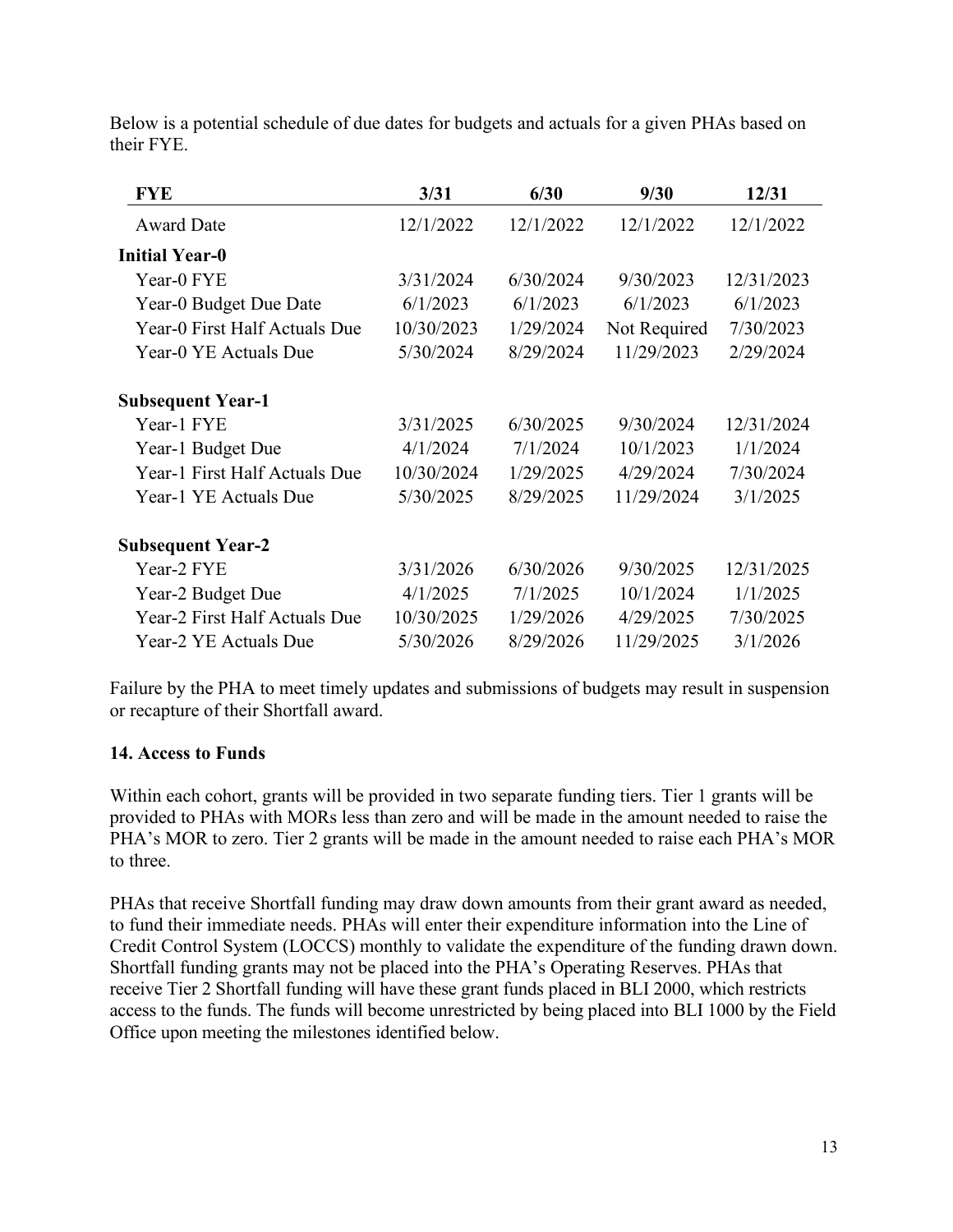## *Tier 1 Funding*

PHAs that have a negative MOR due to negative Operating Reserves will be provided a single Tier 1 grant.

- Tier 1 funding will be sufficient to raise the PHA's Operating Reserves to zero.
- Funding provided to Tier 1 PHAs to bring their MOR to zero will not be placed on auto review by HUD and may be drawn down to pay immediate needs upon grant award.

## *Tier 2 Funding*

All Shortfall funded PHAs will receive two Tier 2 grants.

- Tier 2 grants will be placed on auto review by HUD. The Tier 2 amount will be split evenly, rounded and provided as two grants. Rounding may create an immaterial difference in the amounts between the two grants.
- To access Tier 2 funding, PHAs must submit their improvement plans and initial budget in accordance with the timelines specified in Sections 12 and 13, respectively.
	- 1. The first increment (Tier 2 Grant 1) will be made available to PHAs to draw down as needed to pay for immediate needs upon the finalization of the improvement plan required by Section 12 of this Notice and submission of initial budget required by Section 13 of this notice.
	- 2. The second increment (Tier 2 Grant 2) will be made available to PHAs to draw down as needed to pay for immediate needs upon the approval of an FDS demonstrating an MOR of 1.5 or greater. The MOR will be calculated with the same methodology discussed in Section 5. The FDS submission must be at least one full fiscal year after the submission of the PHA's improvement plan. For example: if a 9/30 PHA submits their improvement plan on 10/15/2022, the earliest FYE the PHA can use to demonstrate a MOR of 1.5 or greater will be the 09/30/2024 FYE. It is important that PHAs submit their improvement plan quickly in order to minimize any delay in their ability to access funding. Note that, for the last-funded Tier 2 PHA, if that PHA receives only partial funding an alternative requirement will apply. The last funded PHA will have to demonstrate an MOR that is equal to the MOR achieved when adding the Tier 1 grant and the first grant of Tier 2 to their Shortfall Operating Reserves amount.

If a PHA does not meet the milestones described above related to submission of an improvements plan and budget, and maintaining an adequate MOR, that PHA will be unable to draw down applicable funds.

Any unobligated funds remaining at the end of the period of performance (see Section 18) will be recaptured.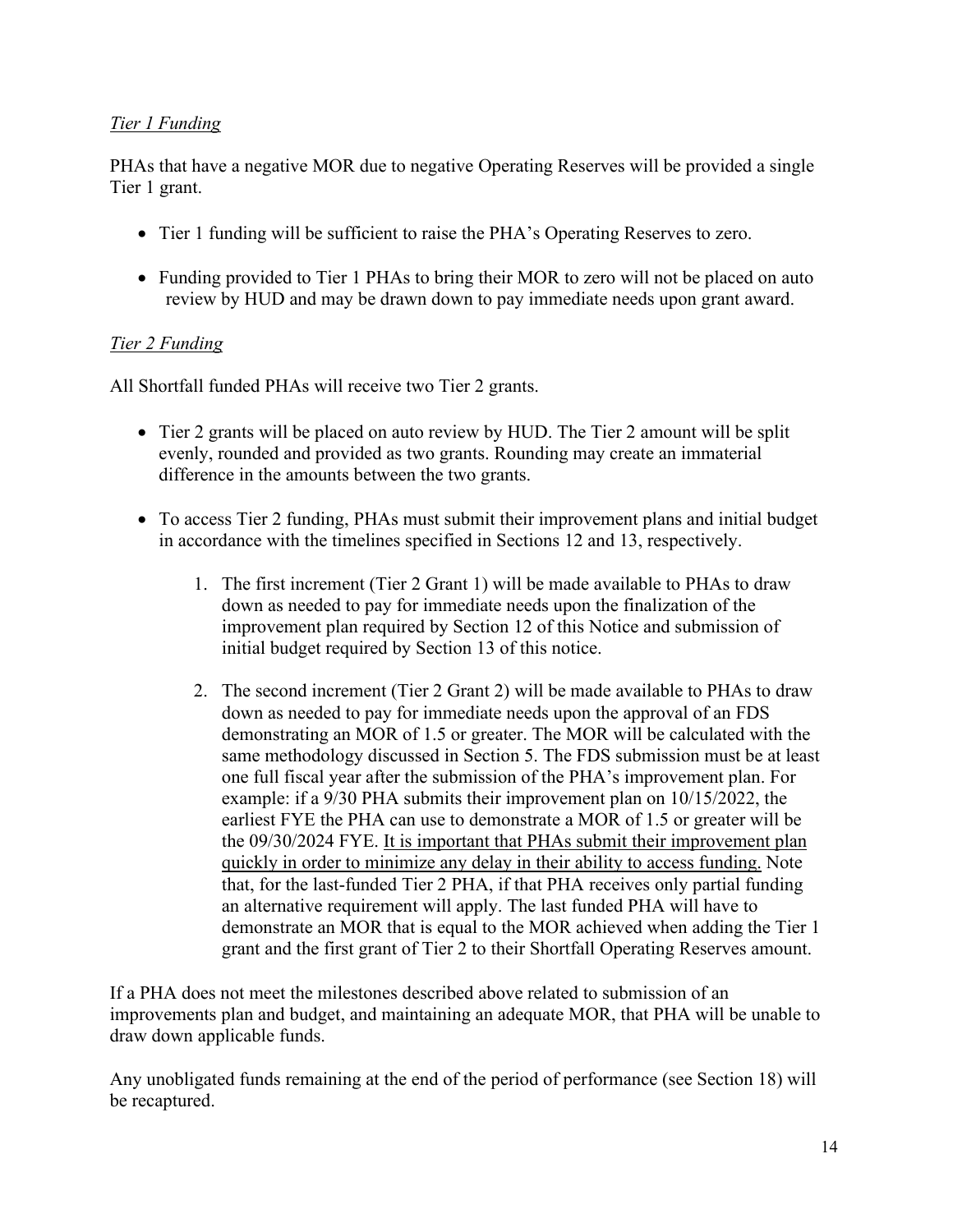## **15. Completing the Shortfall Program**

 PHAs that successfully complete all of the requirements of the Shortfall program are no longer required to submit budgets and actuals. Successful completion of the program includes the following:

- PHA has submitted their improvement plan,
- PHA is current on all budget and actual submissions,
- PHA has achieved a MOR of 1.5 on a subsequent FDS, as defined in Section 14 of this Notice.

Once a PHA meets the above criteria they can immediately stop reporting budget and actuals information in the OpFund Web Portal.

## **16. Amendments to the Form SF-424 and Shortfall Application**

In 2022, a PHA only needs to submit one SF-424 per year through the Operating Fund Portal. That SF-424 will serve all Operating Fund Grants including both grants made pursuant to the Operating Fund Formula (24 CFR 990) and Shortfall Notice. To the extent that a PHA submitted a complete and accurate SF-424 as part of the Operating Fund Formula grant process, to apply for 2022 Shortfall funding, such PHAs must only submit a Shortfall application. The Shortfall Application must be signed with a wet signature (a wet signature is when a person uses a pen to sign their name). PHAs are not required to resubmit or revise their form SF-424 for the FY 2022 Operating Fund Grant.

## **17. Eligible Uses of Shortfall Funding**

The funds provided through this Shortfall funding set-aside are provided through the Public Housing Fund account. PHAs may use Shortfall funds for eligible Operating Fund expenses. If a PHA receives Shortfall funding while it still has public housing units, but subsequently removes all units from its Public Housing program, and proceeds to close out its Public Housing program and terminate its ACC with HUD, the PHA should refer to Section 6 of [PIH Notice 2019-13](https://www.hud.gov/sites/dfiles/PIH/documents/PIH-2019-13.pdf) or [PIH Notice 2014-24.](https://www.hud.gov/sites/documents/PIH2014-24.PDF) These notices explain how to return to HUD, or transfer to another PHA, any remaining Operating Funds, including Shortfall funding.

PHAs must determine if the Regulatory and Operating Agreement (R&O) negotiated with a MF owner requires the PHA to share Shortfall funding it receives from HUD with that owner. If the R&O does not require the PHA to share Shortfall funding, a PHA may nonetheless provide Shortfall funds to their MF owners to pay for eligible operating expenses related to the project's public housing units. Funds provided to an MF owner entity may only be made pursuant to the PHA's improvement plan. Therefore, if a PHA is required to, or elects to, provide Shortfall funding to an MF owner entity, the improvement activities supported with the funds must be included in the improvement plan. Shortfall funds provided to MF owners are considered expended by the PHA.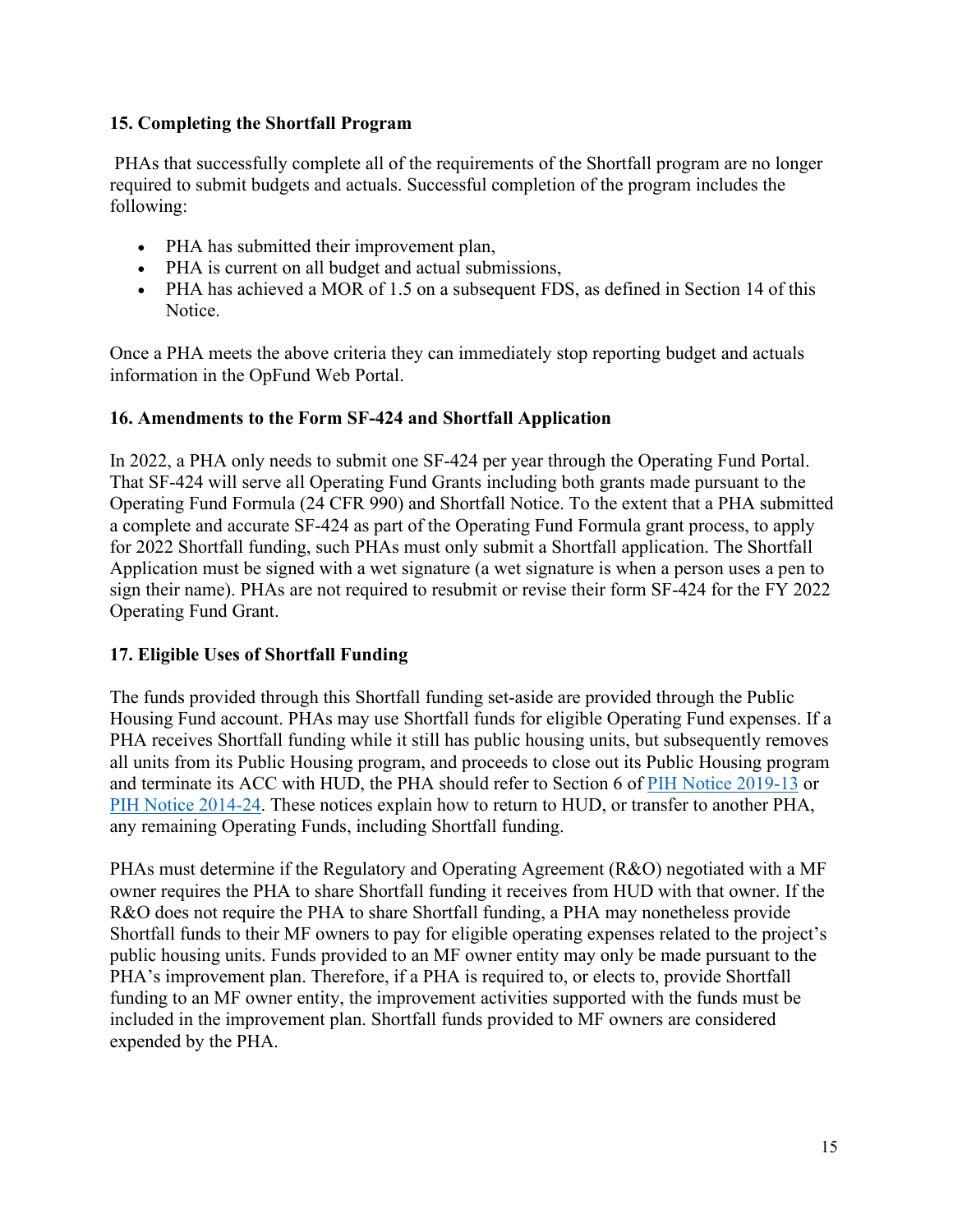### **18. Period of Performance**

The period of performance for these funds starts on the date of award and ends four years from the end of the funding year during which the funds were awarded, which is December 31, 2026. The PHA can use Shortfall funds to pay Operating Fund expenses for which obligations were incurred during the period of performance. Any unobligated funds remaining at the end of the period of performance will be recaptured. PHAs must liquidate all obligations within 120 days of the end date of the period of performance. LOCCS will be locked 120 days after the end of the period of performance and PHAs will not be able to draw down any additional funds. Any unliquidated obligates remaining after 120 days of the end of the period of performance will be recaptured.

For PHAs that fully convert to RAD and still have Shortfall funds remaining in LOCCS:

- If the funds are locked, they will be recaptured by HUD.
- If the funds are unlocked the PHA can use them for closeout activities.

## **19. Accounting Treatment**

Shortfall funding program activity is associated with the PHA's projects, and as such, must be reported on the FDS at the project level. PHAs are required to report activities funded from the Shortfall Program in accordance with generally accepted accounting principles (GAAP).

Revenue recognition of Shortfall funds: from an accounting perspective, the PHA will recognize the Shortfall funds as revenue, when the PHA has incurred an eligible cost which will be funded by the Shortfall funds, regardless of when the funds were drawn down. This accounting and reporting are similar to that of the Capital Fund program.

## **20. LOCCS Reporting**

The PHA is required to report monthly expenditures in LOCCS. The PHA will be able to drawdown an amount of funding from their Shortfall funding grant equal to the total expenditures entered in LOCCS. This process will continue until the expenditures reach 100 percent of the grant amount.

## **21. Further Information**

All questions from PHAs are to be emailed to the appropriate Field Office.

## **22. Paperwork Reduction Act**

The information collection requirements contained in this notice have been approved by the Office of Management and Budget (OMB) under the Paperwork Reduction Act of 1995 (44 U.S.C.3520) and assigned OMB approval numbers 2577-0026, 2577-0029, 2577-0157 and 2577- 0246. In accordance with the Paperwork Reduction Act, HUD may not conduct or sponsor, and a person is not required to respond to, a collection of information unless the collection displays a currently valid OMB number.